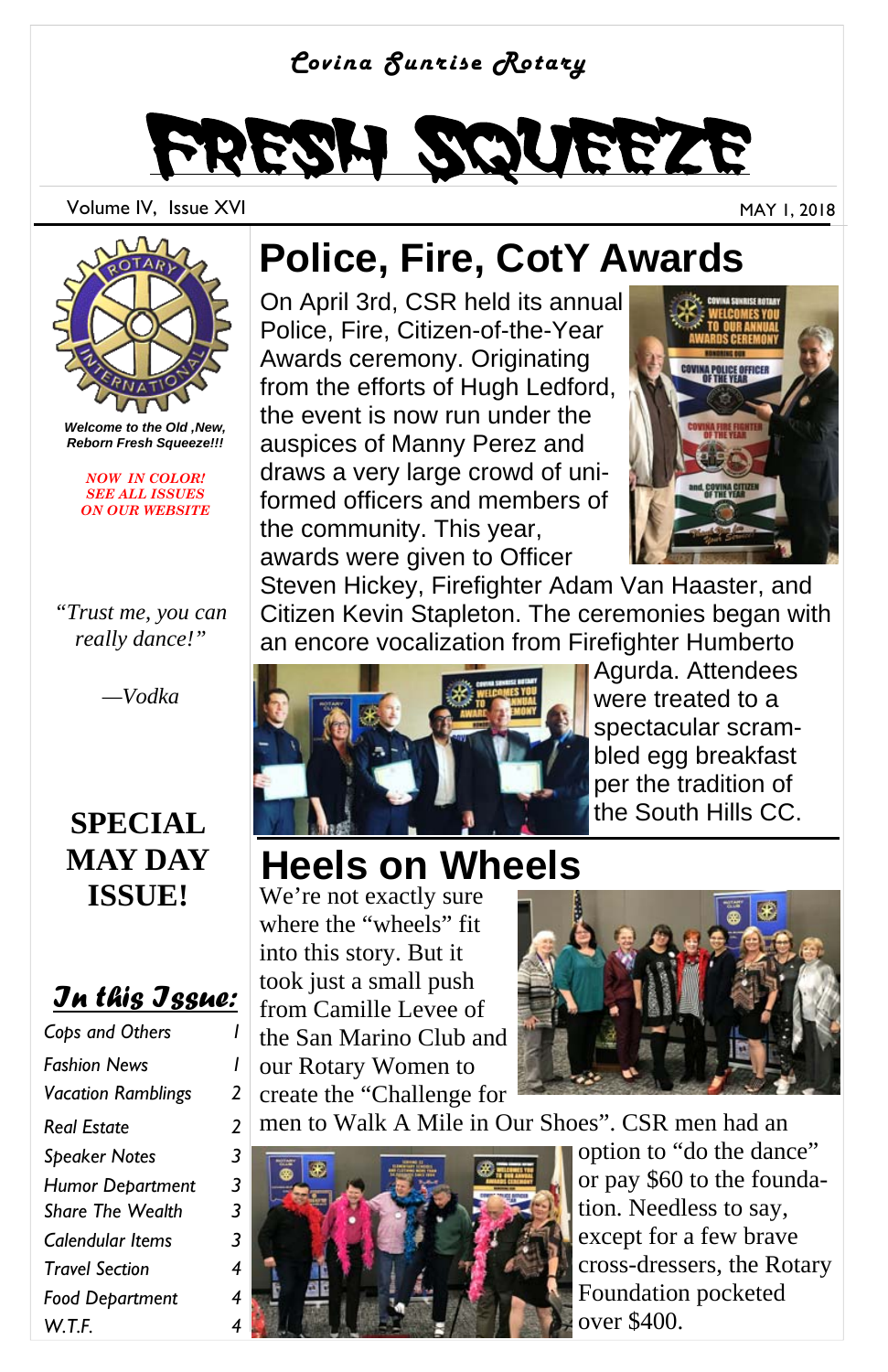### **President's Vacation Message**

Spring is here and July 1 is fast approaching. I'm heading out for a short vacation right now. But I asked Terry to picture me in some nice summer scene for this issue, hope it's interesting! It will soon be time to hand the reins over to Wild Bill! But this Rotary year is far from over. April was another busy month for Covina Sunrise! On April 1 several club members along with Pauly's Project spent the afternoon in Skid Row handing out meals, Easter treats and lots of clothing, etc. Next, April 3 we proudly hosted our annual Police, Fire Fighter and Citizen of the Year awards-thank you to Manny Perez for a great job coordinating the event and thanks also to Robert Avila for saving the day and negotiating the cost for the breakfast! April 17, the OSC Afterglow event was attended by 80 plus and sponsors were given recognition for their donations! April 19 was a fun night as we hosted our first annual Open House to celebrate and show off our new meeting place at District Field. (yes I said first annual Open House :-) ) Our beautiful new TEX



banner was finished and we had 2 country fair status meetings! too. Well, hold on to your hats...this cowgirl is not hanging up her rope and spurs just yet! Our Rotary Recipe Roundup is nearing completion and let's put all efforts into pulling off another successful Country Fair fundraiser on May 19! Thank you all for your effort and particpation...please continue this journey with me as we get out there and make a Rotary difference together!!!

### **Open House**

Last month, CSR opened its doors to the public in order to introduce our new digs. Notable guests included Mayor Walt Allen, Councilman Jorge Marquez, several visitors from Covina Noon Rotary, West Covina Sunrise Rotary and Covina BNI. Besides the great selection of appetizers available, a full hosted bar provided libations and ensured a well lubricated, comfortable setting for guests to admire our new surroundings.

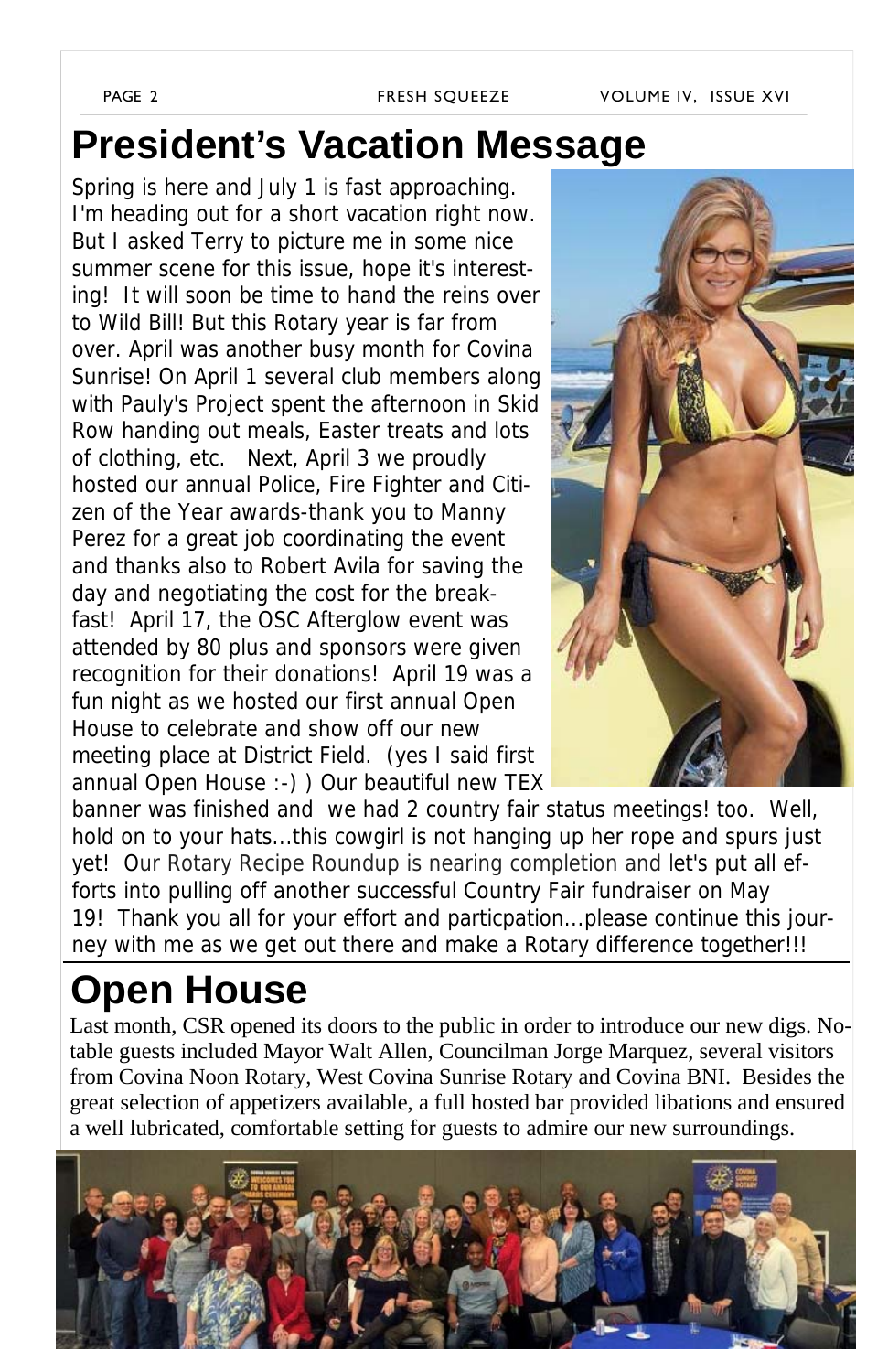## **Speaking About That…**

**TODAY:** Mayor Walt Allen — State of the City *The Line Up:*

05/15: VAL-OR with Tracy Andersen and Francisco Juarez 05/22: Country Fair Recap

## **Just Kidding**

One evening, after a long evening of nagging from his wife, Alex got a horrified look on his face.

The wife said, "Now what's wrong?"

He replied, "Sorry, but there for a minute, you were starting to sound like my ex-wife." "Ex-wife!?" she screamed, "You never told me you were married before!"

Alex replied: "I wasn't."

# **OSC Basks in Afterglow**

This year, OSC had a big surprise in store for donors and volunteers. They were invited to receive their official "thanks" at our new home! Some of the top contributors to OSC were honored including Pacific Western Bank represented by Pres. Shannon and Anna, Azusa Unified School Dis-



trict repre-

sented by the Asst Superintendant and his assistant, and Covina Valley School District represented by the Superintendant and assistant. This year, OSC completed its run mid-February, benefiting children

from the 31

schools in the four districts we serve. Held at the West Covina K-mart, it ran a total of 14 days over a five week span. It took 28 bus loads to deliver the 1156 kids that were dressed this year, bringing our total to 35,286 little-uns. All this was accomplished from the amazing help of 325 volunteers.

## **Calendar Of Coming Events**

- 05/18 District Conference on the Queen Mary thru 5/20.
- 05/19 Country Fair @ Hurst Ranch 6-10pm
- 06/26 President Shannon's Last Meeting
- 06/30 Kickout Party @ Wysocki's 5:30pm